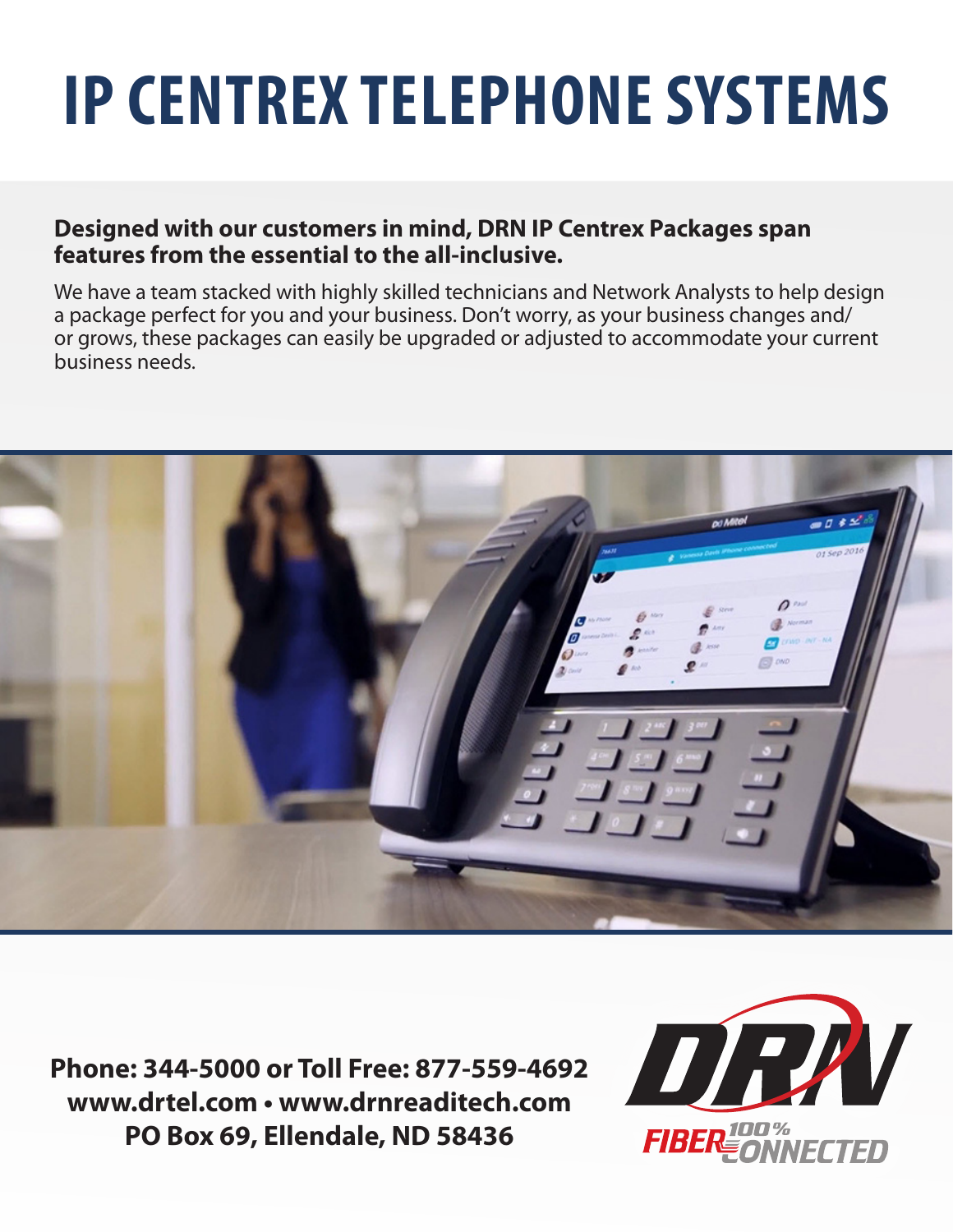

# **IP Centrex Telephone Systems**

## **Reduce your overall operating costs**

Eliminate the need for costly activations or moves that involve separate service technicians from each manufacturer. Savings are immediate when you upgrade to DRN's IP telephone system. Web-based tools allow for more efficient moves, adds, and changes. Simply unplug from the data network and plug it back in at the new location to relocate any IP telephone. Services are instantly restored by DRN along with every feature and grouping previously assigned. Throw away outdated PBX or key systems in small remote office locations and access advanced communication applications such as Call Managing, Unified Messaging, Fine Me/Follow Me, among others, can be seamlessly distributed over IP networks to all remote and mobile locations.

### **Work from any location as if you were still at your desk**

IP Centrex is a highly scalable system/service that is personalized to your individual budget, networking, and business needs. As your business grows you can add new sites to your network as well as increase access speeds between sites by simply upgrading your package. Let DRN take care of the rest. We will handle ongoing maintenance and upgrades to outdated equipment. This is great for remote employees because it enables them to securely access the network from out-of-office locations with out being inconvenienced.

### **Focus on the core of your business**

Avoid the cost of building, maintaining, and managing your phone system. DRN's IP Centrex allows you to focus on the day-to-day tasks of owning and operating a successful business. There is no one size fits all. This fully customizable system offer flexibility to personalize it to your individual needs and wants. Features such as Unified Messaging and Call Manager increase productivity by improving communication and collaboration among employees. DRN's IP Centrex offers a single source for all your telecommunication needs. With our IP Centrex we take accountability for all response and restore situations.

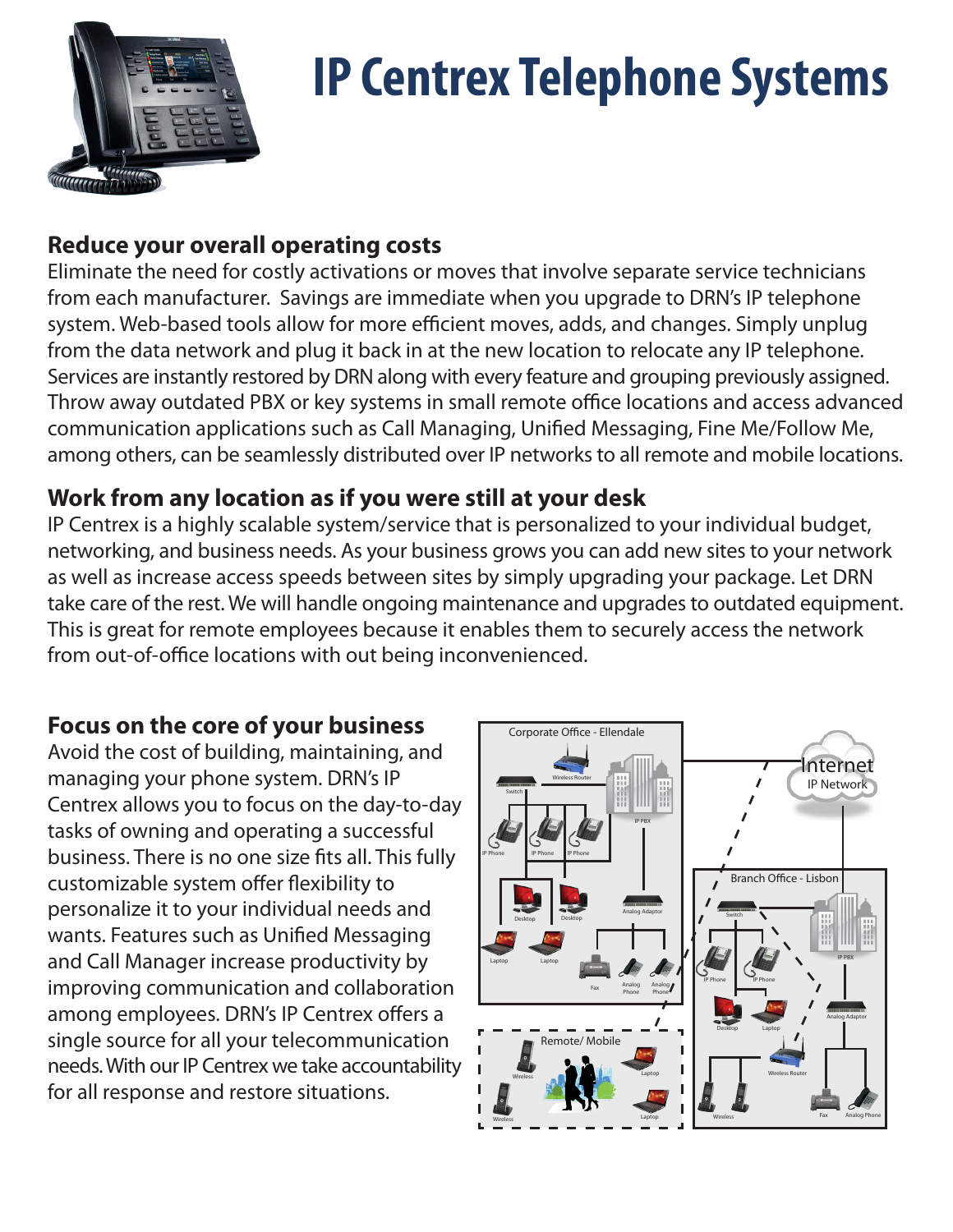

# **6800 Series SIP Phones**

*Versatile family of SIP phones with robust functionality for any sized office.*

#### **Mitel 6863**

This 2-Line SIP phone with 2.75" graphical monochrome LCD display, programmable hard keys, and smaller desktop footprint is an ideal option for professional workers in business environments that have light telephone use requirements.

- 2.75" 128x48 pixel graphical display
- Up to 2 lines with dedicated line keys
- Wideband handset and speakerphone
- Dual 10/100 BaseT Ethernet ports with hardware based switch
- 3 programmable keys pre-programmed and labelled with Callers List, Redial and Transfer

#### **Mitel 6865**

The Mitel 6865 SIP Phone offers exceptional value in a fully featured, expandable IP phone. With its eight programmable keys, XML capabilities, Expansion Module and native DHSG/EHS support, the Mitel 6865 SIP phone is ideally suited for the small to large business market that needs Gigabit throughput for PC connectivity.

- 3.4" 128x48 pixel graphical backlit display
- Up to 24 lines when connected to an expansion module
- 2 dedicated line keys with LEDs
- Wideband handset and speakerphone
- Dual GigE Ethernet Ports
- DHSG/EHS headset and Expansion Module support
- 8 programmable keys with LEDs

#### **Mitel 6867**

The Mitel 6867 SIP provides remarkable HD wideband audio and an enhanced speakerphone that utilizes advanced audio processing to achieve richer and clearer conversations. The 6867 offers a large color LCD display, dual port GigE, six programmable soft keys, four context-sensitive system keys, native DHSG/EHS headset and Expansion Module support.

- Color 3.5" QVGA 320x240 pixel LCD display
- Up to 24 lines when connected to an expansion module
- 2 dedicated line keys with LEDs
- Magnetic Keyboard Interface
- Dual GigE Ethernet Ports
- DHSG/EHS headset and Expansion Module support
- 6 programmable soft keys with LEDs that can be customized to access up to a total of 20 functions
- 4 context-sensitive system keys that can be customized to access up to a total of 18 functions

#### **Mitel 6869**

The Mitel 6869 SIP phone commands the desktop with its large 4.3" color display, powerful crystal clear HD audio and 12 programmable soft keys. Dual Gigabit Ethernet ports, magnetic keyboard interface, native DHSG/EHS headset support, and choice of expansion modules make the 6869 a powerful and expandable desktop communication device.

- Large color 4.3" 480x272 pixel LCD display
- Up to 24 lines with 2 dedicated line keys
- Magnetic Keyboard Interface
- Dual GigE Ethernet Ports
- DHSG/EHS headset support- Expansion Module support
- 12 programmable soft keys with LEDs that can be customized to access up to a total of 44 functions
- 5 context-sensitive system keys that can be customized to access up to a total of 24 functions

#### **Mitel 6873**

The Mitel 6873 SIP phone is designed for power users who demand a lot from their phones. The 6873 offers executives a large 7" touchscreen display, support for today's, and tomorrow's, high speed networks through dual Gigabit Ethernet ports with embedded bluetooth and a powered USB port for headsets. Providing remarkable HD wideband audio, an enhanced speakerphone and advanced audio processing, the Mitel 6873 SIP Phone will deliver crystal clear hands free conversations.

- 7" 800x480 pixel Color LCD Touch Display
- HD wideband audio
- Enhanced wideband speakerphone
- Powered USB port
- Embedded Bluetooth 4.0 Wireless
- PoE Class 3